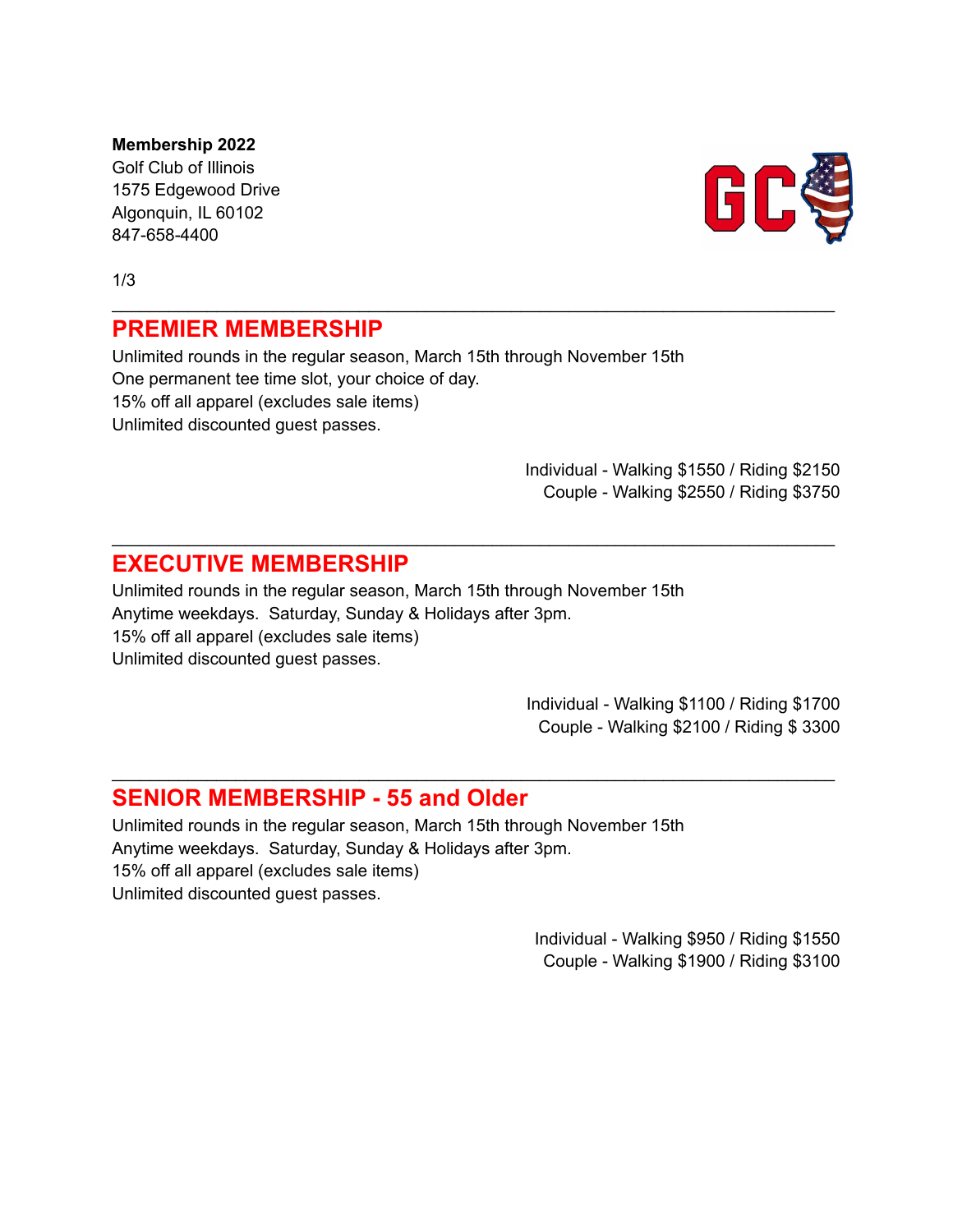**Membership 2022** Golf Club of Illinois 1575 Edgewood Drive Algonquin, IL 60102 847-658-4400

2/3

## **PAY PER ROUND (PPR) MEMBERSHIP**

Unlimited rounds in the regular season. Anytime on Weekdays. Saturday, Sunday & Holidays. 15% off all apparel (excludes sale items) Walking Weekday \$10 / Riding Weekday \$20 / Riding Weekend \$35

Individual \$375

## **JUNIOR MEMBERSHIP**

Unlimited rounds in the regular season, March 15th through November 15th. (under 18) Weekdays after 12 noon. Weekends after 3pm 15% off all apparel (excludes sale items)

\_\_\_\_\_\_\_\_\_\_\_\_\_\_\_\_\_\_\_\_\_\_\_\_\_\_\_\_\_\_\_\_\_\_\_\_\_\_\_\_\_\_\_\_\_\_\_\_\_\_\_\_\_\_\_\_\_\_\_\_\_\_\_\_\_\_\_\_\_\_\_\_\_\_\_

\_\_\_\_\_\_\_\_\_\_\_\_\_\_\_\_\_\_\_\_\_\_\_\_\_\_\_\_\_\_\_\_\_\_\_\_\_\_\_\_\_\_\_\_\_\_\_\_\_\_\_\_\_\_\_\_\_\_\_\_\_\_\_\_\_\_\_\_\_\_\_\_\_\_\_\_

Walking \$475

## **DRIVING RANGE MEMBERSHIP**

Includes 1 Extra Large Basket of range balls per day during the regular season, March 15th through November 15th.

\_\_\_\_\_\_\_\_\_\_\_\_\_\_\_\_\_\_\_\_\_\_\_\_\_\_\_\_\_\_\_\_\_\_\_\_\_\_\_\_\_\_\_\_\_\_\_\_\_\_\_\_\_\_\_\_\_\_\_\_\_\_\_\_\_\_\_\_\_\_\_\_\_\_\_\_

\_\_\_\_\_\_\_\_\_\_\_\_\_\_\_\_\_\_\_\_\_\_\_\_\_\_\_\_\_\_\_\_\_\_\_\_\_\_\_\_\_\_\_\_\_\_\_\_\_\_\_\_\_\_\_\_\_\_\_\_\_\_\_\_\_\_\_\_\_\_\_\_\_\_\_\_

Annual fee \$400

# **2022 FEES - GOLF CLUB OF ILLINOIS**

| Green Fees / Regular Season - March 15th through November 15th |         |  |
|----------------------------------------------------------------|---------|--|
| 18 Holes                                                       | 9 Holes |  |
| \$32                                                           | \$19    |  |
| \$45                                                           | \$24    |  |
| \$20                                                           | \$14    |  |
| \$17                                                           | \$10    |  |
|                                                                |         |  |

**Range Baskets \$5 Small - \$7 Medium - \$10 Large - \$15 Extra Large**

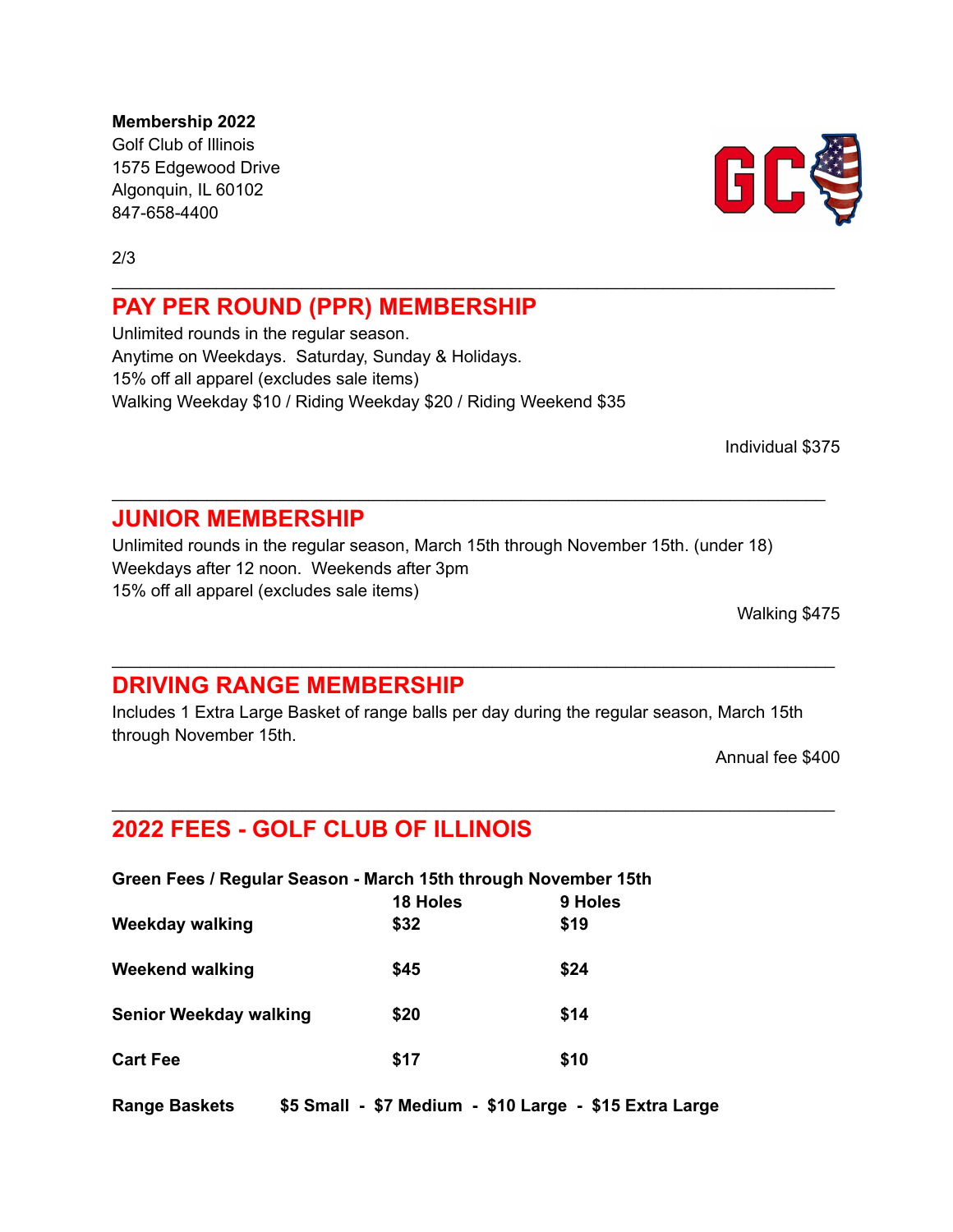**Membership 2022**

Golf Club of Illinois 1575 Edgewood Drive Algonquin, IL 60102 847-658-4400



3/3

# **PLEASE NOTE THE FOLLOWING CONDITIONS REGARDING MEMBERSHIP 2022**

\_\_\_\_\_\_\_\_\_\_\_\_\_\_\_\_\_\_\_\_\_\_\_\_\_\_\_\_\_\_\_\_\_\_\_\_\_\_\_\_\_\_\_\_\_\_\_\_\_\_\_\_\_\_\_\_\_\_\_\_\_\_\_\_\_\_\_\_\_\_\_\_\_\_\_\_

### **Photo Identification**

Picture identification is required by each member prior to their first round of the season.

See the Golf Shop attendant to have your photo taken for the system.

### **Member Check In**

Each individual member is required to check in with the golf shop prior to starting their round. "Group Check Ins" will no longer be permitted.

### **Weekend Check In**

Executive and Senior Members will not be allowed to tee off prior to 3pm on weekends and holidays. You must see the starter before commencing your round. Cart keys may be obtained in the Golf Shop 15 minutes prior to your tee time.

# **OFF SEASON GOLF PRIVILEGES**

The Golf Club of Illinois may be open in the Winter months (November 15th through March 15th.)

Golf memberships that include cart may ride for a discounted member rate of \$7 for nine holes and \$12 for eighteen holes.

Walking is included in your membership whenever the course is open for play.

**The golf course will be open when weather permits during the off-season. Temperatures need to average 45 degrees during our open hours (10am - 4pm).**

# **GUEST PASSES**

.

As a Premier, Executive or Senior Member, your guests may play for a discounted rate.

**7 days - 9 holes - \$15 walking/\$23 riding**

**18 holes - \$22 walking/\$35 riding**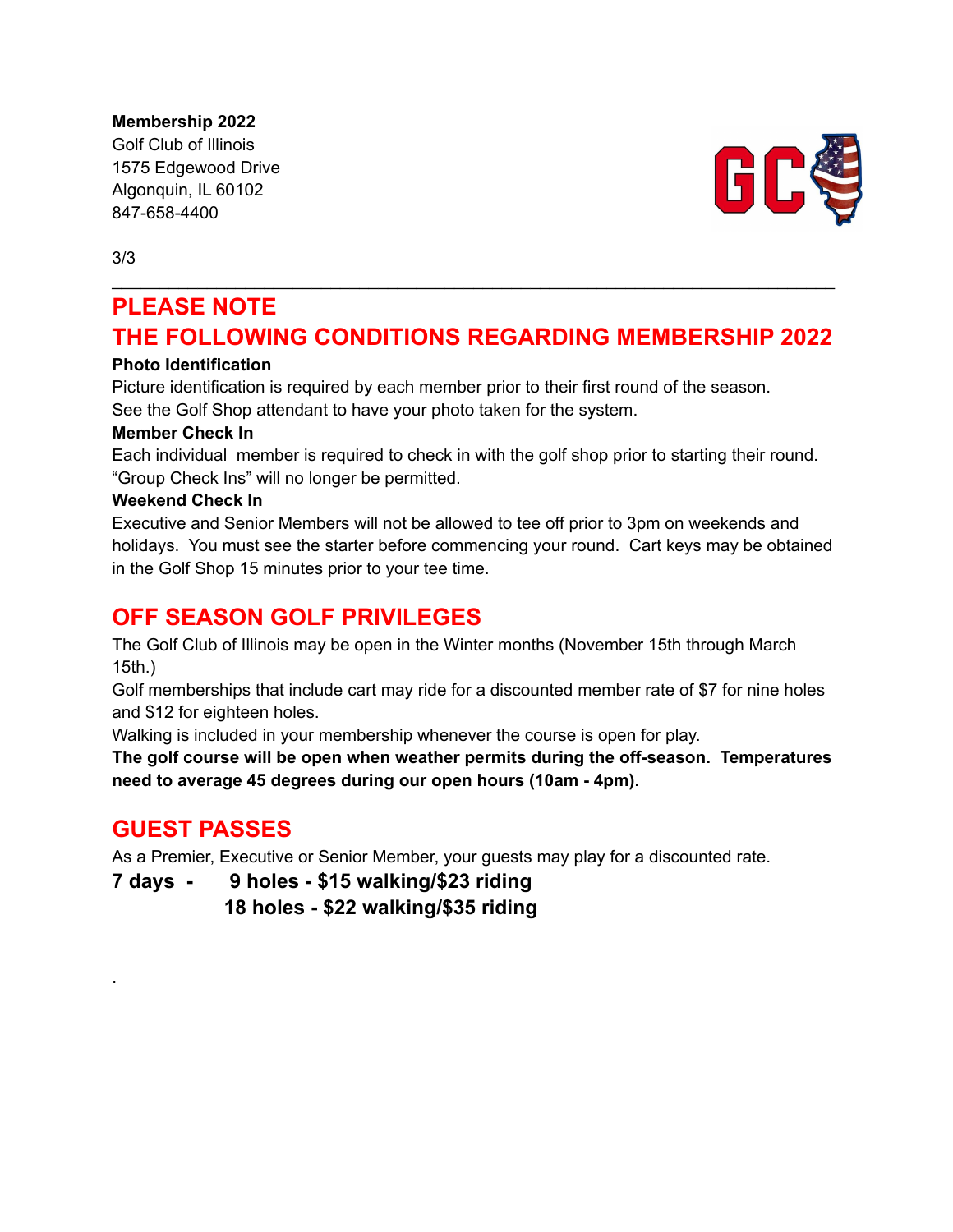### **Membership 2022**

Golf Club of Illinois 1575 Edgewood Drive Algonquin, IL 60102 847-658-4400



# **APPLICATION FOR MEMBERSHIP**

[] Premier Membership Individual - [] \$1550 Walking [] \$2150 Riding

\_\_\_\_\_\_\_\_\_\_\_\_\_\_\_\_\_\_\_\_\_\_\_\_\_\_\_\_\_\_\_\_\_\_\_\_\_\_\_\_\_\_\_\_\_\_\_\_\_\_\_\_\_\_\_\_\_\_\_\_\_\_\_\_\_\_\_\_\_\_\_\_\_\_\_\_

- [] Premier Membership Couple [] \$2250 Walking [] \$3750 Riding
- [] Executive Membership Individual [] \$1100 Walking [] \$1700
- [] Executive Membership Couple [] \$2100 [] \$3300
- [] Senior Membership Individual [] \$950 Walking [] \$1550 Riding
- [] Senior Membership Couple [] \$1900 Walking [] \$3100 Riding
- [] PPR (Pay Per Round) Membership \$375
- [] Junior Membership \$475
- [] Range Membership \$400

| FIRST NAME                                                                                                                   |                                                        |  |
|------------------------------------------------------------------------------------------------------------------------------|--------------------------------------------------------|--|
| <b>EMAIL</b><br><b>ADDRESS</b>                                                                                               |                                                        |  |
| CELL PHONE $(\_\_\_\_\_\_)\_\_$ = $\_\_\_\_$ = $\_\_$ = $\_\_$                                                               |                                                        |  |
|                                                                                                                              |                                                        |  |
|                                                                                                                              | $ST$ $ZIP$ $\qquad \qquad \qquad \qquad \qquad \qquad$ |  |
| $\Box$<br>$\Box$<br>Age verified when applicable - Junior / Senior<br>I have read the policies and rules<br>Member signature | date________________________                           |  |